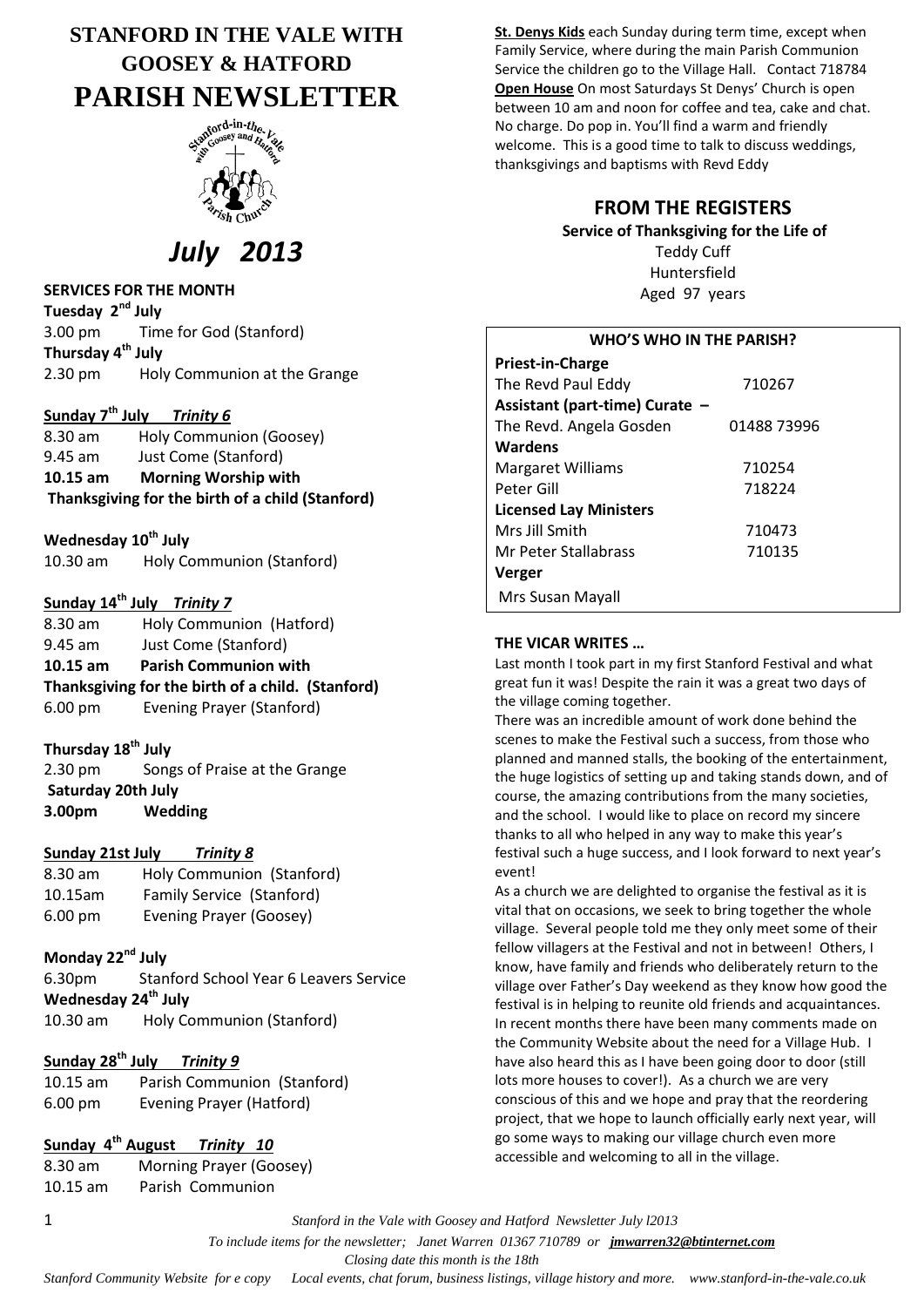The project will cost in the region of £400,000, with £80,000 secured to date. By adding toilet and kitchen facilities, a crèche, full disabled and push-chair access, plus new lighting, audio and new chairs, we feel there will be a 'space' at the heart of the village which will be adaptable for all sorts of events and concerts. The levelling off of the floor from the High Table down to the Pulpit will also create a separate space for small services, and for musicians/groups when performing. Initial plans can be found on a notice board in church and as our architect develops our plans further, we will be inviting the whole village to drop in to see an exhibition of the proposals, probably early next year. In the meantime, I hope that you will all be able to get some time off this summer and enjoy some sun! Paul

#### **Stanford Summer Festival June 2013**

Another challenging weekend. At 2.45pm on the Saturday when the heavens opened I thought the weekend would be a complete wash out. Then the sun came out and it was glorious. On Sunday, especially, to see the Green so full of people standing around enjoying the occasion and talking to each other made everything worthwhile. Thank you God.

#### **So many thank you's needed.**

- Firstly, a huge thank you to everyone who helped set up and clear away on both days. Many hands certainly made things so much easier.
- Thank you to all the local firms who sponsored the entertainment so that we could offer it free or gave raffle prizes. To keep being able to do this we do need more financial help from sponsors; do let me know if you are able to help us in this way.
- Thank you to all the organisations for your interesting and beautiful contributions to the flower festival in the Church and for running the various stalls and side shows on Sunday.
- Thank you to all the children from Stanford School who entertained everyone with their singing , Chloe, Katie and Ellie for leading the festival procession and to all those who turned up in fancy dress .
- Thank you to the St Denys hand bell ringers for your entertaining music.
- Thank you to the Stanford School Association for organising the Fun Run, 166 runners of all ages plus many helpers. This improves every year.
- Thank you for all the gifts and donations.
- Thank you to all the helpers who worked so hard throughout the weekend.
- A special thank you to all who just came ,enjoyed the friendly atmosphere and supported the event., especially in the rain.

Thank you all for making it such an enjoyable weekend with a great community feel.

Congratulations to Fay Pendell and Chloe Richards for winning the Bake Off Competition and to Ben Haines and Mrs Dolly Murby for their prize winning photographs. On the money side, we are still waiting for donations from some organisations but the Church profits are over £2500.00 after paying all the expenses and the organisations made at least another £2500.00, resulting in profits of over **£5000.00** during the whole weekend!! How fantastic.

Roll on **14th and 15th June 2014** to start again! Janet Warren

#### **Festival Fun Run**

Another great year for the Fun Run with 166 entries. Great enthusiasm from both runners and spectators, a fantastic village event. Well done to everyone who took part. **1st Man (1st overall)** was Tom Sheasby at 16.48, 2nd Kelvin Rogers

**1st Lady** Zoe Driscoll, 2nd Rebecca Hunnisett **1st Under 18 Boy** Thomas Jackson, 2nd Connor Daly **1st Under 18 Girl** Emily Nisbet , 2nd Tilia Astell **1st Under 12 Boy** Joshua Godwin, 2nd Alfie Griggs **1st Under 12 Girl** Ella Seijido, 2nd Nancy Leach **1st Under 8 Boy** Joshua Barber, 2nd Harvey Godwin **1st Under 8 Girl** Amelie Edwards, 2nd Sofia Seijido **Best Fancy Dress** Alfie Griggs as a "smurf" **Stanford School Association** would like to thank everyone that

gave up their time to help, Marshals, First Aiders/Responders, PSCO's, keeping the runners safe. Registration, helpers in the hall and on the finish line that make this event so successful. We couldn't have done it without your help, we raised approx. £600. Also of course a big thanks to our sponsors:

Trophies: ABS General Builders Ltd, Goosey Medals: Stanford in the Vale Football Club Signs: Music in the Vale More results and photos can be found from a link on www.stanford.oxon.sch.uk

#### **The next Parish Council Meeting Is on Wednesday July 3rd – 7.30pm In the Small Village Hall** All Villagers welcome

#### **Clothing Collection Stanford School 5th July**

S.I.T.V. Primary School Association has organised a textile collection with Bag2School on 4th July. Sort through your cupboards and donate unwanted textiles inc clothing, shoes (tied together), hats, belts, bags, soft toys, curtains and bedding (not duvets).

**Place in a donation bag available from school office or you can use any other bag** and please drop off at school on **Thursday 4th July between 3p.m. - 7p.m. or Friday 5th July 7.30a.m. - 9a.m.** Bag2School will then collect all the bags, weigh them and S.I.T.V. School Association will receive £5 for every 10kg! A great opportunity to de-clutter and raise funds for the school as well. For more info/bags please contact the school office or Karen on 07730987677

**A talk on the Didcot Railway Museum History and Present Operation** by John O'Hagan, Director, will be given at **Stanford Village Hall Friday 5 July at 7.30pm**, presented by the Stanford, Hatford, Goosey and Shellingford Conservative Branch. Tickets £15.00 to include cold supper. Please apply to Carol Griffin, Ashdown House, Church Green, Stanford in the Vale, SN7 8HU. Tel. 01367 718090, email: g81[8griffin@armymail.mod.uk.](mailto:g818griffin@armymail.mod.uk)Cheques payable to WCCA. Please apply early. Non-members welcome!

2 *Stanford in the Vale with Goosey and Hatford Newsletter July l2013*

 *To include items for the newsletter; Janet Warren 01367 710789 or jmwarren32@btinternet.com*

 *Closing date this month is the 18th*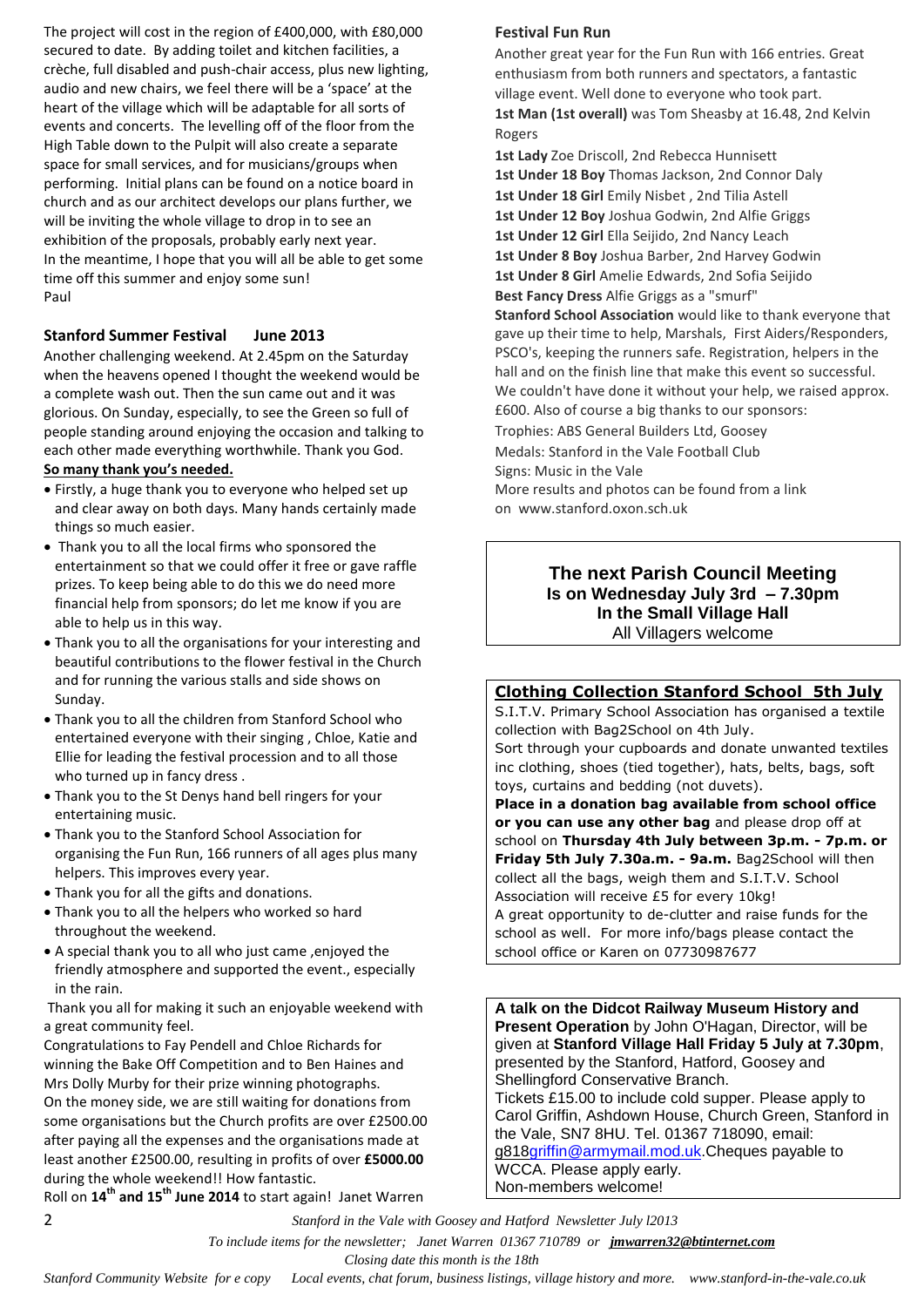## **Stanford School Summer Fete in the School grounds Saturday 6th July 2pm - 5pm** Come along and watch the children perform.

Tombola, raffles, face painting, bouncy castle, mini fairground and much more. Bar and refreshments available. Everyone welcome.

### **The Little Knitting Company's Summer Open Day and Knit In Saturday 6th July 2013, 11am-4pm At the Horse and Jockey**

There will be plenty of wool, yarn, rosewood needles, kits and other accessories for you to buy. Donations for skein winding and lucky dip will go to SSNAP. Knitting, crochet, spinning, weaving, braiding and mini help sessions. Got a question, stuck with a project? Bring it along! [info@tlkc.co.uk](mailto:info@tlkc.co.uk) 01367 710362

## **HATFORD VILLAGE FETE with HELICOPTER RIDES**

**on SATURDAY 6TH JULY** 

**2pm – 4pm**

**Hatford Village Green (in Church if wet) Homemade Cream Teas in the Churchyard Grand Raffle and Tombola, Children's Games, Cakes, Plants, Books, Bric-à-Brac and lots more All welcome – do come and join us for a lovely afternoon out – and have the thrill of a ride in a Helicopter Donations of items for the stalls and/or raffle/tombola prizes welcome please contact Pam (01367 710593) or Joan (01367 710562)** 

#### **Stanford Art Group Monday 8 th July 2013 At 7.15pm In the Small Village Hall** Oil painting demo by Dawn Benson All Welcome, Visitors £3 . For more info 01367 710754



## **THE UNIVERSITY OF THE THIRD AGE** Faringdon & District U3A

**Thursday 11 th July 2013** 2.30pm CORN EXCHANGE, FARINGDON Suellen Pedley (a member ) will talk on the history of church embroidery. Further information from Sylvia Bowley (Chairman) 01367 241296 faringdondistrict3a.wordpress.com

# **Supper with a Smile**

**A Light Meal .... Interspersed with three short plays taken from The Coarse Acting Show By Michael Green Saturday 13th July Stanford Village Hall at 7.30pm**

Tickets will be limited and will cost £11 ... to include a 2 course meal. To book, or for further information, telephone 01367 710724. *Produced in association with Samuel French Ltd*

## **STANFORD IN THE VALE AND DISTRICT LOCAL HISTORY SOCIETY**

A Workshop is planned for **Tuesday 16th July 2013**, from 7pm to 10pm in the Stanford Village Hall, Small Hall, on the subject of **THE READING AND INTERPRETATION OF OLD MANUSCRIPTS**

The workshop will focus on wills and inventories from the 16th to the 18th Century, using examples from our own village records. Participation is free for members, and just £5 for nonmembers. If you have an interest in either local history or family history, beginner or otherwise, and would like to attend, please contact the tutor:- Lawrence Ward, 25 Chapel Road, Stanford SN7 8LE; telephone 01367 710255.

## **STANFORD IN THE VALE WOMEN'S INSTITUTE**

will meet in the Village Hall at 7.30pm **Wednesday 17 th July** Subject: Rag Rugs Speaker: Dinny Pagan

## **Saturday 20 th July Fairtrade Stall**

**10am – Noon St Denys Church** featuring goods from The Mustard Seed, Faringdon. There will be no stall in August, but we will be back in September Contact Zoë Williams [zoe.kay.williams@gmail.com](mailto:zoe.kay.williams@gmail.com) tel: 710705

### **Stanford Goods Sharing Circle**

[www.ecomodo.com](http://www.ecomodo.com/) If you'd like to save money by borrowing instead of buying some of the things you need, do join our lending and borrowing circle. Items already available include board games, local books, energy monitors and a wheelbarrow. What would you like to borrow? You can post a 'wanted' ad on the site for anything you'd like to borrow within the village.

Participants give feedback, and you can opt for a deposit and insurance if lending out something of higher value. Visit [ecomodo.com](http://ecomodo.com/) to find out more.

3 *Stanford in the Vale with Goosey and Hatford Newsletter July l2013*

 *To include items for the newsletter; Janet Warren 01367 710789 or jmwarren32@btinternet.com*

 *Closing date this month is the 18th*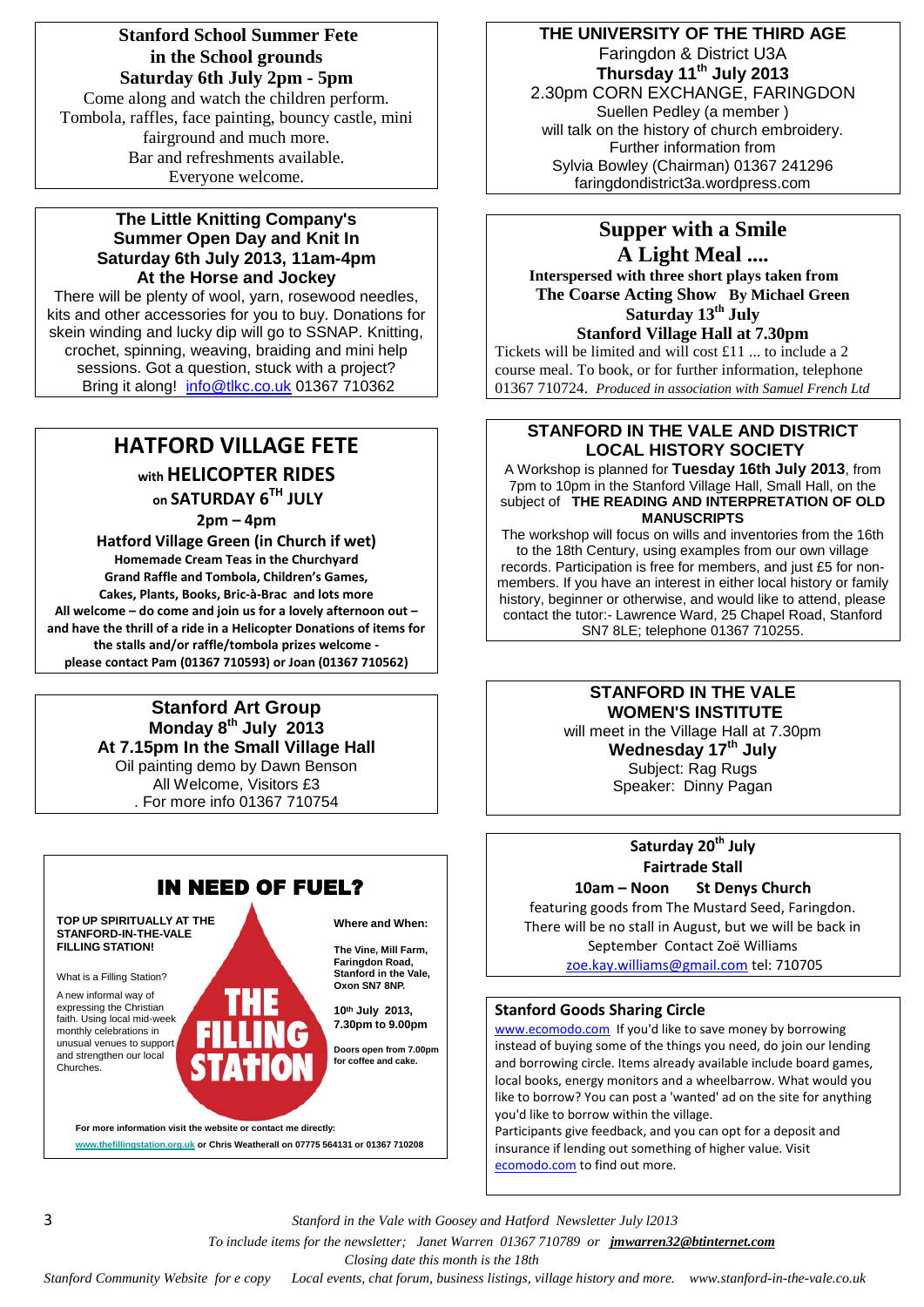## **Stanford-in-the-Vale Gardening Club**

The July meeting will be a member's social evening. Details previously given out Further information from Rosemary Packer 01367 710445 A day trip has been arranged to David Austin Nurseries on Tuesday 10<sup>th</sup> September, Leaving from Stanford Village Hall. The day includes a guided tour and a two course luncheon. Cost including lunch and coach fare is £40.00 For further information and booking , contact Suellen Pedley 01367 710680

## **Community Bus**

## **Bingo at East Challow.**

The bus takes a small party to the British Legion at East Challow on a Wednesday and a Sunday evening. There are some spare seats on these runs if any body is interested. Pick up time is 7.00 pm, returning to the village about 9.30. If you are interested, please contact Lilian Elbrow on 710683

## **Drivers**

We have lost the services of several of our volunteer drivers due to the upper age limit of 75 imposed by the insurance companies. We urgently need to recruit new drivers to keep our services running. We do not ask for any minimum commitment so if you could spare a few hours now and again this would be extremely valuable. Training is given and no special licence is required , providing that you passed your test prior to January 1997.

Contact John Smith. 710494

## **Age UK** –

Just to let all those keen knitters, out there, know that The Big Knit will be taking place again this year**.** Get those needles clicking and let's try to beat last year's total of **1555** mini bobble hats donated to the campaign by Stanford ladies.

More information in next month's newsletter or 'phone 710724.

## **Village Wheelchair**

With summer approaching, a timely reminder that we have two wheelchairs available for loan, free of charge. They can be borrowed for just a few hours or up to 2 weeks, depending on the need - holidays, days out, mobility impaired visitors, medical needs etc. We also have a small doorstep ramp, if required. Phone Jan 710724

#### **Stanford in the Vale Village Hall Management Committee Film Club**

A few like minded people from within the village would like to start a Cinema/Film Club. The rough idea is to show one film a month in the village hall, possibly on a Friday evening. A number of Villages within neighbouring counties have been running something similar with success over the past couple of years and the feedback is extremely positive. I would like to combine a small team of people to get the idea of the ground. I would ideally like to find a technically minded person that can help with procuring and setting up of the projection and sound equipment. Further to this I need a few people that can spare a bit of time to move the idea forward. Once we have it up and running it will be a great service to the village for adults and children alike. If you are interested and can help please contact me on [neil.mantle@btinternet.com](mailto:neil.mantle@btinternet.com) or 718663. Thank you

### **Stanford Volunteer Taxi Service**

Sue Ward is now organising the Volunteer Taxi Service so if you need transport for a medical appointment please phone her **on 01367 710255** . There is always a need for more volunteer drivers. Maybe you could help with this too.

### **Thanks**

Music in the Vale's piano-plus-wind-quintet concert in St Denys' Church on Saturday  $1<sup>st</sup>$  June raised over £500.00 for the Motor Neurone Disease (MND) Association charity. Many thanks to everyone who supported this event. David Pedder

## **Advance Notice**

**Saturday 3rd August 6.00 pm in All Saints Church, Goosey**

**Music in the Vale proudly present**

**The Hoffmeister Trio** *Classical flute trios by Haydn, Hoffmeister,* 

## *Kohler & Mozart*

Admission £10.00 (refreshments included) For reservations please call 01367 718344, 01367 718420 or email [DJPedderDPA@btinternet.com](mailto:DJPedderDPA@btinternet.com)

- please book early as seating limited proceeds (after expenses) to the church

4 *Stanford in the Vale with Goosey and Hatford Newsletter July l2013*

 *To include items for the newsletter; Janet Warren 01367 710789 or jmwarren32@btinternet.com*

 *Closing date this month is the 18th*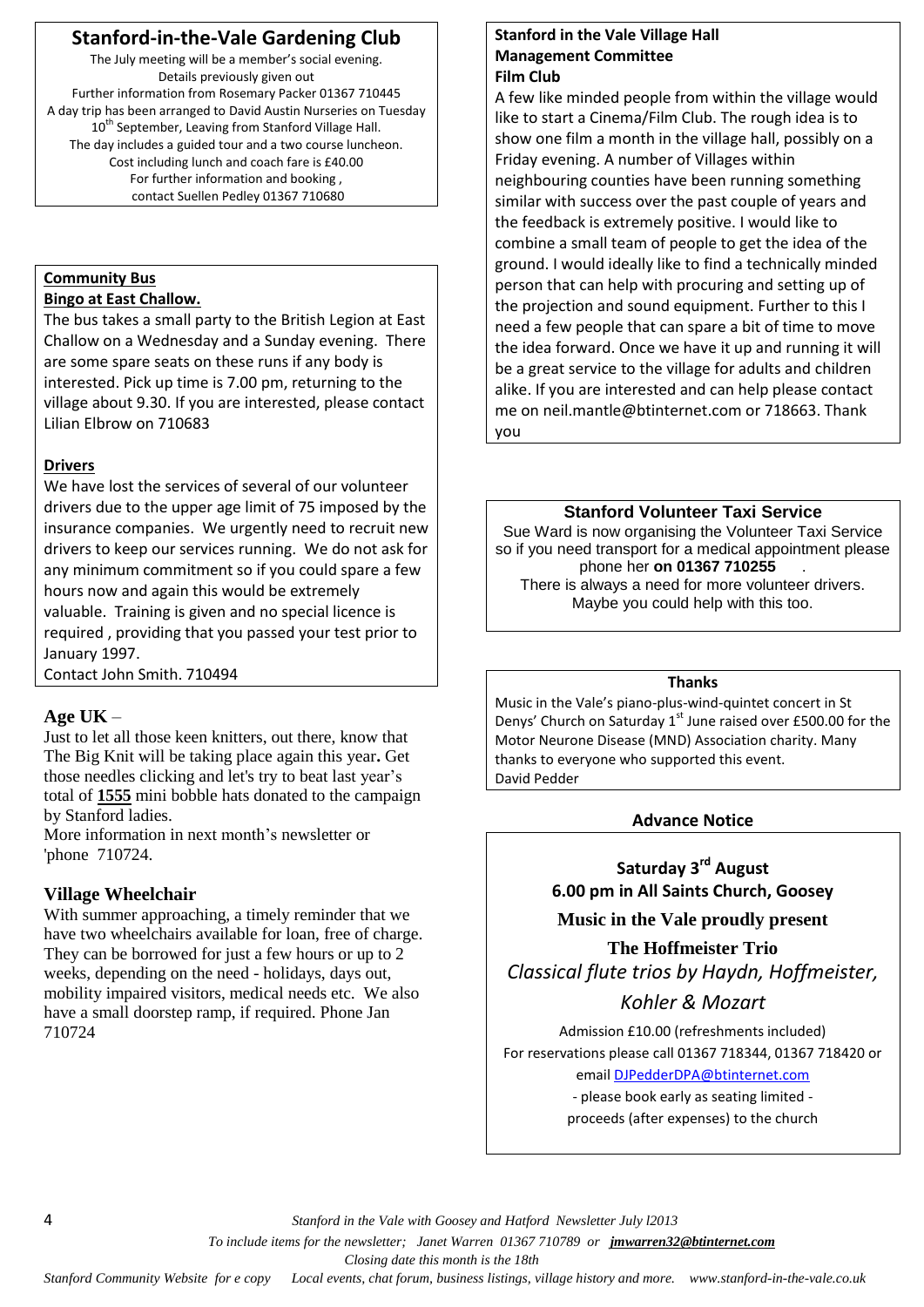## July – Stanford Pre-school News

It's been a busy term! The children are enjoying watching our tadpoles change into frogs. We have had a local walk looking at any animals we could find on the way. The children have gone bug hunting in our growing garden and churchyard. We have a fire role-play week planned including a Fireman visit. We are also cooking apple crumbles later this term. Timothy bear has made an appearance going home with each child and helping develop their confidence in speaking to a large group as the children tell us what he has been up to at their house! Later in the term we have a picnic in the park with Foundation Class from school, and a Teddy's Bears picnic to say goodbye to our leavers. The children will go on a road safety walk with their key persons soon. We are also learning about Canada and it's native people – watch out for our Totem pole in the garden to be constructed soon)

We are lucky to have lots of combined activities with the Primary School during this final half term and are especially looking forward to joining in their sports day celebrations.

The committee have arranged one more coffee and chat morning on July  $1<sup>st</sup>$  in the small village hall 9.10-11am. All families (current, previous and future) are very welcome to join us.

We wish all our Leavers a wonderful time in their new school and look forward to working with the families of all our new children starting September. Have a great Summer!

To include items in **August's** newsletter please send to **[jmwarren32@btinternet.com](mailto:jmwarren32@btinternet.com)** or telephone 01367 710789 and leave a message. Closing date: **18th July 2013** Thank you



We are the School Council of Stanford in the Vale CE Primary School. Please read our school report below. **Eco Week**

The week beginning 20th May, the whole school took part in an Eco Week to think of ways to save our planet. Each class had a record to keep showing when they walked to school. All classes took at large walk around the village and did a litter pick. Year 5 did a Collective Worship to teach us about caring for our planet. On Friday, the classes turned off their electricity.

#### **Year 3 at Cotswold Wildlife Park**

On Monday 3rd June, Year 3 went to the Cotswold Wildlife Park. First, we went to see the animals and then we went on the train. After our picnic lunch and an ice-cream we explored the rest of the park. We had a super day! **Mrs Selkirk's Party**

We had a celebration to say goodbye to Mrs Selkirk after 19 years of her working at our school. We had a disco, yummy party food and presents. We also had some amazing entertainment from Year 4. Good luck Mrs Selkirk!

#### **Father's Day Service**

On Friday 14th June we had a father's Day service in the church. Each class shared some work to show how important our Dads are. We also had some musical entrainment from George and Euan.

#### **Orchid Class in Wantage**

Year 5 went to Wantage to carry out a shopping survey. They also explored Wantage and visited the museum.

### **Dates for your diary:**

**Thursday 4th July: Open Evening**. School will be open between 5.30pm and 7pm to showcase all the children's hard work from across the year. Please pop in to see what we have been up to.

**Saturday 6th July: Summer Fete**. Please come to our fantastic school summer fete between 2pm and 5pm. There will be singing, dancing and much much more!

**Tuesday 16th July: Year 6 performance of Oliver**. Please come and see our performance at 1.30pm

Thank you for reading our report.

5 *Stanford in the Vale with Goosey and Hatford Newsletter July l2013*

 *To include items for the newsletter; Janet Warren 01367 710789 or jmwarren32@btinternet.com*

 *Closing date this month is the 18th*